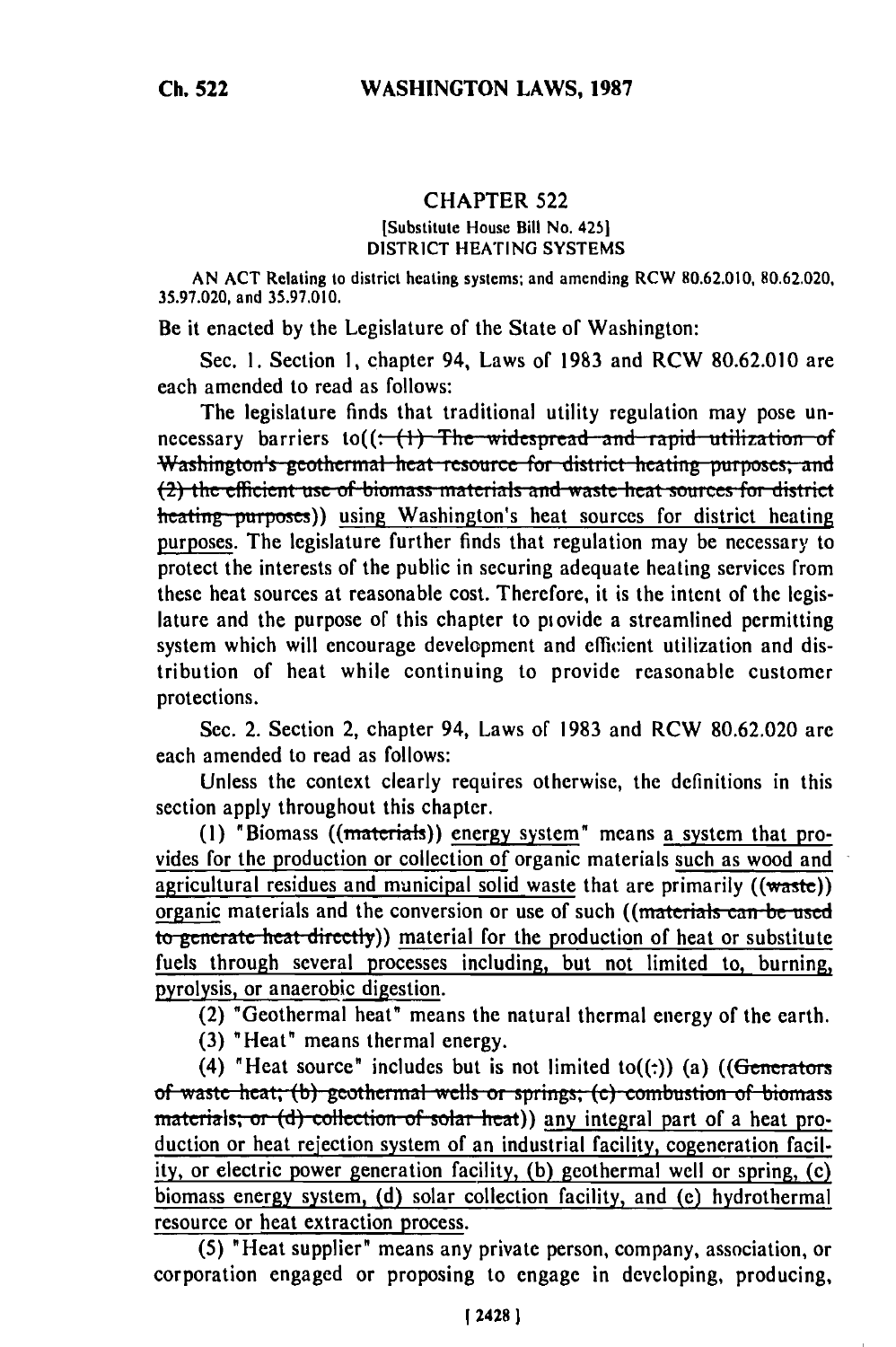transmitting, distributing, delivering, furnishing, or selling to or for **the** public heat from a heat source for any beneficial use other than electricity generation.

(6) "Commission" means the utilities and transportation commission.

**(7)** "Cogeneration facility" means any machinery, equipment, structure, process, or property, or any part thereof, installed or acquired for the primary purpose of cogeneration **by** a person or corporation.

**(8)** "Cogeneration" means the sequential generation of two or more forms of energy from a common fuel or energy source.

(9) "Waste heat" means the thermal energy which otherwise would be released to the environment from an industrial process, electric generation, or other process.

(10) "Hydrothermal resource" means the thermal energy available in wastewater, sewage effluent, wells, or other water sources, natural or manmade.

\*Sec. **3.** Section 1, chapter 216, Laws of **1983** and RCW 35.97.020 **are** each amended to read as follows:

# *(1) It is the intent of the legislature that heating systems authorized pursuant to this chapter be developed in a way that minimizes any long-term rate impacts on customers of existing utilities.*

(2) Counties, cities, towns, irrigation districts which distribute electricity, sewer districts, water districts, ((and)) port districts, and metropolitan municipal corporations are authorized pursuant to this chapter to establish heating systems and  $((\text{provide}))$  supply heating services from Washington's heat sources ((including, but not limited to, geothermal heat, steam or wa**ter heated by a biomass energy system, waste heat, and energy from a co-***(3) Before a municipality may establish by ordinance a heating system*

*or supply heating services, it shall conduct a public hearing and assess the long-term impacts on rates of utility customers in the area proposed to he served.*

(4) Nothing in this chapter authorizes any municipality to generate, transmit, distribute, or sell electricity.

**\*Sec. 3 was partially vetoed, see message at end of chapter.**

Sec. 4. Section 2, chapter 216, Laws of 1983 and RCW 35.97.010 are each amended to read as follows:

Unless the context clearly requires otherwise, the definitions in this section apply throughout this chapter.

**(1)** "Biomass energy system" means a system that provides for the production or collection of organic materials such as wood and agricultural residues and municipal solid waste that are primarily ((waste)) organic materials and the conversion or use of that material for the production of  $((energy))$  heat or substitute fuels through several processes including, but not limited to, burning, pyrolysis, ((distillation,)) or anaerobic digestion.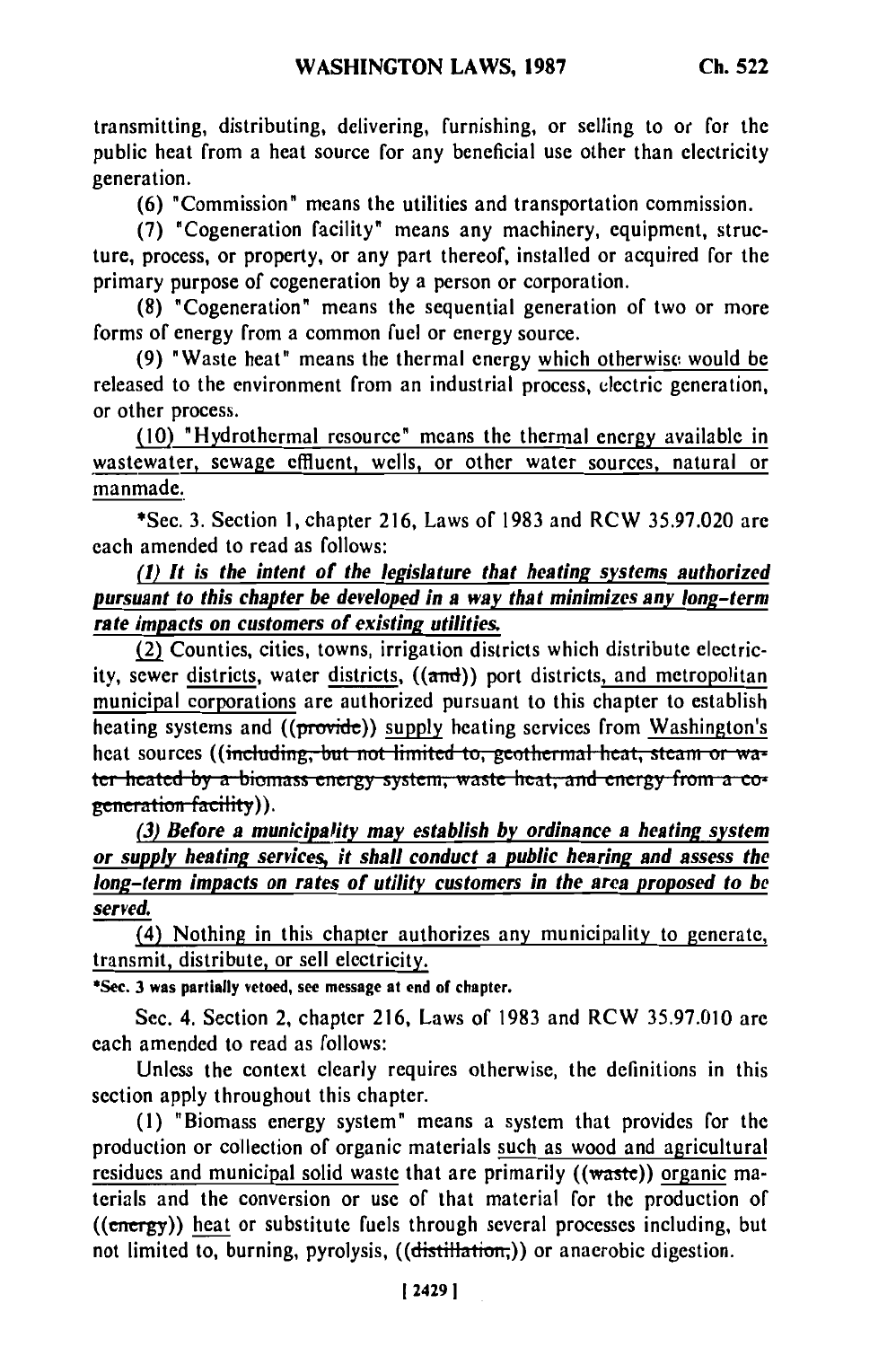(2) "Cogeneration" means thc sequential generation of two or more forms of energy from a common full or energy source.

(3) "Cogeneration facility" neans any machinery, equipment, structure, process, or property or any part thereof, ins'talled or acquired for the primary purpose of cogeneration by a person or corporation.

(4) "Geothermal heat" means the natural thermal energy of the earth.

(5) "Waste heat" means the thermal energy which otherwise would be released to the environment from an industrial process, electric generation, or other process.

(6) "Heat" means thermal energy.

(7) "Heat source" includes but is not limited to (a) any integral part  $((or process))$  of a heat production or heat rejection system of an industrial facility, cogeneration facility, or electric power generation facility, **(b)** geothermal well or spring, (c) biomass energy system, **(d)** solar collection facility, and (e) hydrothermal resource or ((energy)) heat extraction process.

**(8)** "Municipality" means a county, city, town, **((.swer** district, **water** district, port district, or)) irrigation district which distributes electricity, sewer district, water district, port district, or metropolitan municipal corporation.

(9) "Heating facilities or heating systems" means all real and personal property, or interests therein, necessary or useful for: (a) The acquisition, production, or extraction of heat; (b) the storage of heat; (c) the distribution of heat from its source to the place of utilization; (d) the extraction of heat at the place of utilization from the medium by which the heat is distributed; (e) the distribution of heat at the place of utilization; and (f) the conservation of heat.

(10) "Hydrothermal resource" means the thermal energy available in wastewater, sewage effluent, wells, or other water sources, natural or manmade.

Passed the House April 20, 1987.

Passed the Senate April 9, 1987.

Approved by the Governor May 19, 1987, with the exception of certain items which were vetoed.

Filed in Office of Secretary of State May 19, 1987.

Note: Governor's explanation of partial veto is as follows:

**"I** am returning herewith, without my approval as to sections **3(l)** and 3(3), Substitute House Bill No. 425, entitled:

**"AN** ACT Relating to district heating systems.'

The intent of the legislation, as stated in section 1, is 'to provide a streamlined permitting system which will encourage development and efficient utilization and dis. permitting system which will encourage development and emergin dimization and distribution of heat while continuing to pro

Section 3(1) states that the intent of the legislation is to minimize "any longterm rate impacts on customers of existing utilities." While harmful impacts should be minimized, I do not believe that beneficial impacts should be limited. Further, limiting consumer benefits contradicts the legislative intent of consumer protection.